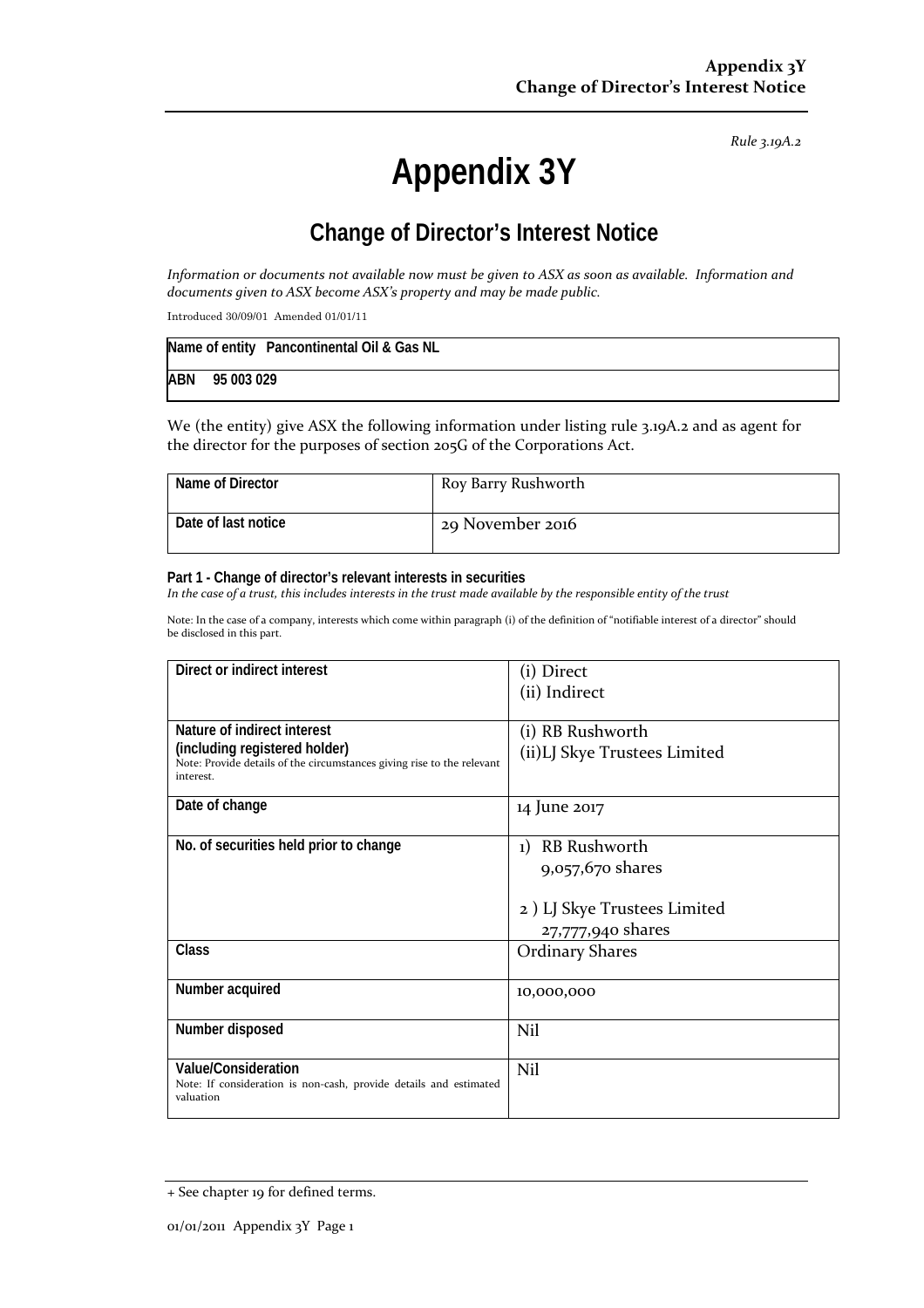| No. of securities held after change                                                                                                                                        | 2) RB Rushworth<br>46,835,610 shares        |
|----------------------------------------------------------------------------------------------------------------------------------------------------------------------------|---------------------------------------------|
| Nature of change<br>Example: on-market trade, off-market trade, exercise of options,<br>issue of securities under dividend reinvestment plan, participation in<br>buy-back | Issue of securities and off-market transfer |

### **Part 2 – Change of director's interests in contracts**

Note: In the case of a company, interests which come within paragraph (ii) of the definition of "notifiable interest of a director" should be disclosed in this part.

| <b>Detail of contract</b>                                                                                                                                                   | N/A |
|-----------------------------------------------------------------------------------------------------------------------------------------------------------------------------|-----|
| Nature of interest                                                                                                                                                          |     |
| Name of registered holder                                                                                                                                                   |     |
| (if issued securities)                                                                                                                                                      |     |
| Date of change                                                                                                                                                              |     |
| No. and class of securities to which interest<br>related prior to change<br>Note: Details are only required for a contract in relation to<br>which the interest has changed |     |
| Interest acquired                                                                                                                                                           |     |
| Interest disposed                                                                                                                                                           |     |
| <b>Value/Consideration</b><br>Note: If consideration is non-cash, provide details and an<br>estimated valuation                                                             |     |
| Interest after change                                                                                                                                                       |     |

## Part 3 - <sup>+</sup>Closed period

<sup>+</sup> See chapter 19 for defined terms.